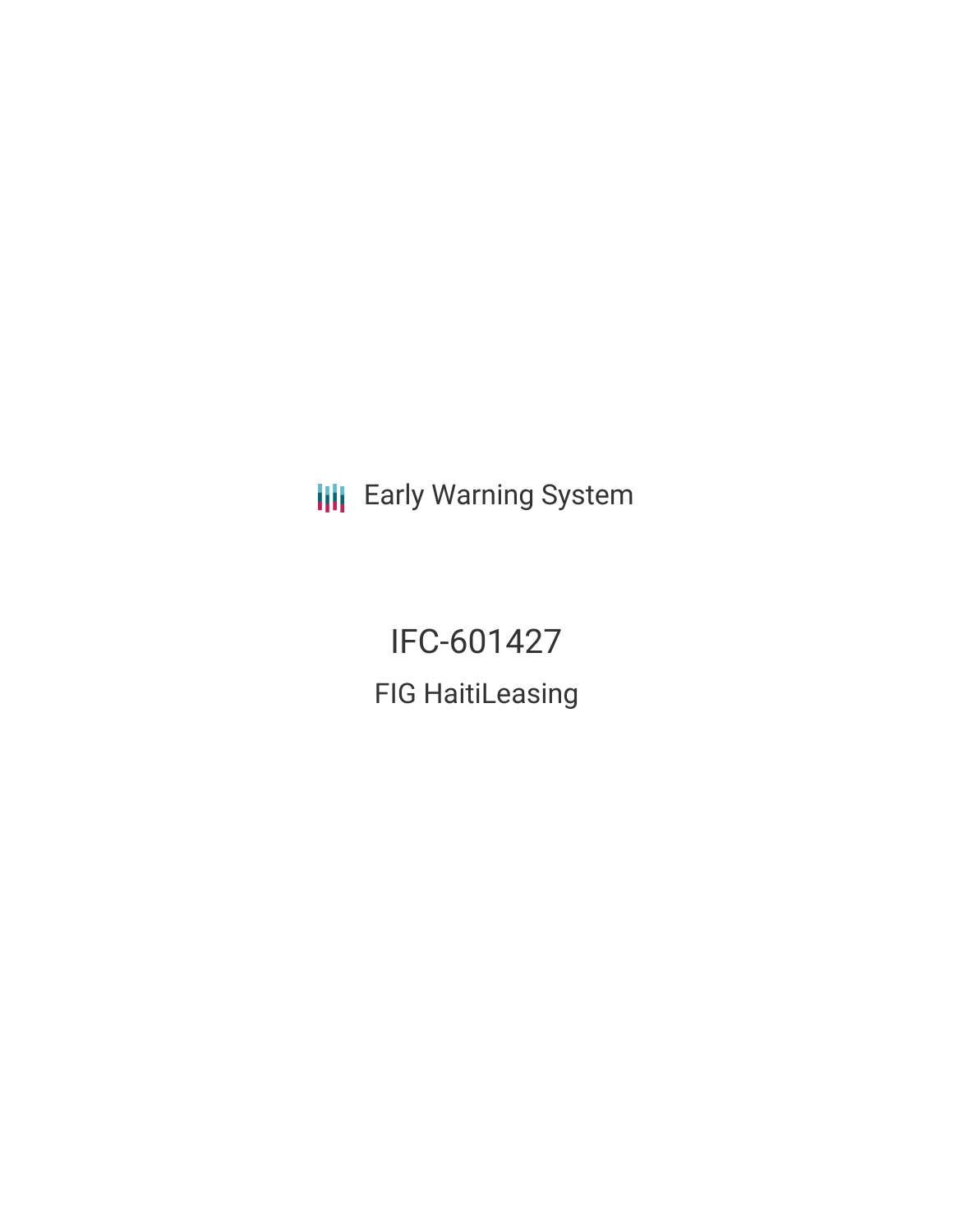

## **Quick Facts**

| <b>Countries</b>              | Haiti                                   |
|-------------------------------|-----------------------------------------|
| <b>Financial Institutions</b> | International Finance Corporation (IFC) |
| <b>Status</b>                 | Active                                  |
| <b>Bank Risk Rating</b>       |                                         |
| <b>Voting Date</b>            | 2017-02-01                              |
| <b>Sectors</b>                | Finance                                 |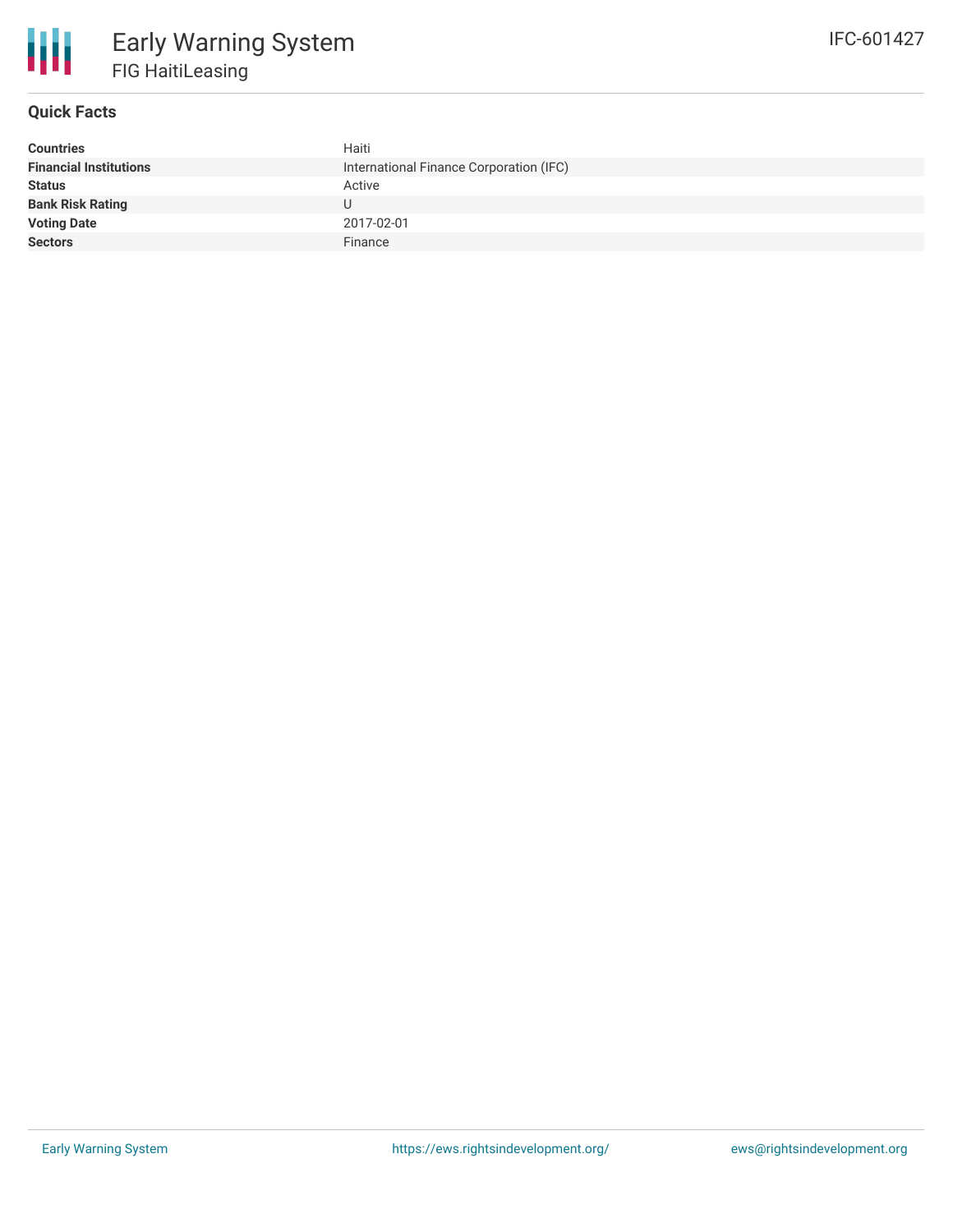

## **Project Description**

The objective of the proposed advisory project is to support an economic operator in successfully launching its leasing operations in Haiti, and thereby contribute to facilitating increased access to finance for MSMEs. The project will be implemented over a period of three years and a quarter and build upon the results of the Haiti leasing project (593907). It will support the economic operator in implementing its business plan, providing assistance according to the following components:

Component 1. Design and structure an IFC-client partnership to deliver leasing advisory services Component 2. Set up of the clients organizational structure, products, systems and procedures Component 3. Development of the client's staff internal capacity to launch and operationalize leasing activities Component 4. Progress monitoring and supervision

By completion of this project, it is expected that the economic operator will be fully operational. The value of leases granted by the economic operator will have reached US\$ 15 million.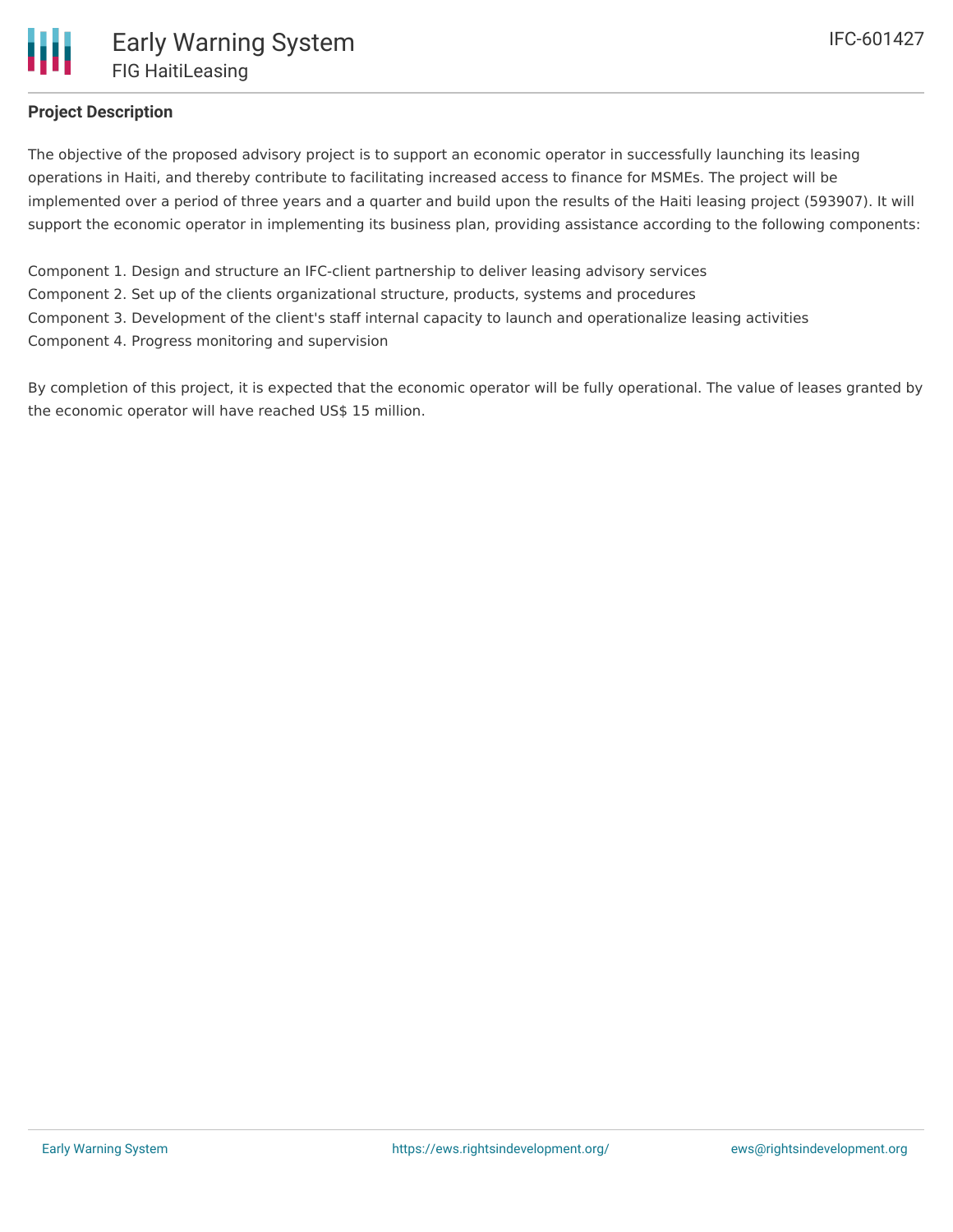## **Investment Description**

• International Finance Corporation (IFC)

This project is classified as an "advisory project" and there is not information provided by the IFC on the investment.